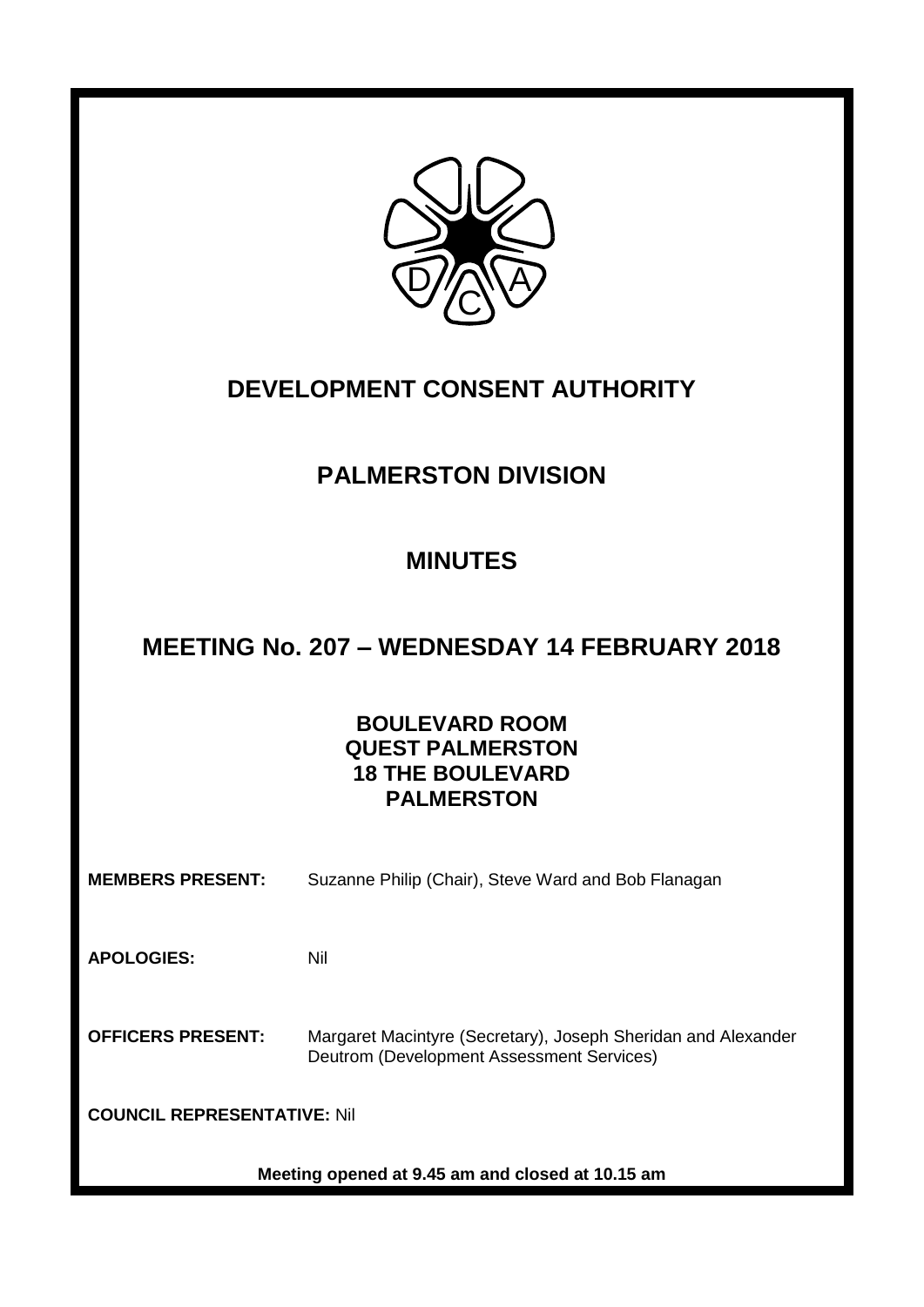**THE MINUTES RECORD OF THE EVIDENTIARY STAGE AND THE DELIBERATIVE STAGE ARE RECORDED SEPARATELY. THESE MINUTES RECORD THE DELIBERATIVE STAGE. THE TWO STAGES ARE GENERALLY HELD AT DIFFERENT TIMES DURING THE MEETING AND INVITEES ARE PRESENT FOR THE EVIDENTIARY STAGE ONLY.**

#### **ITEM 1 SINGLE DWELLING WITH REDUCED PRIVATE OPEN SPACE DIMENSIONS PA2017/0552 LOT 14588 (57) SILVERLEAF ROAD, TOWN OF PALMERSTON APPLICANT BENDELLA GROUP**

Ms Danielle Laffy (Bendella Group), Mr Brendan Page and Ms Kim Macdonald (landowners) attended.

Submitter in attendance: Ms Jennifer Trewren.

Interested Party in attendance: Ms Andrea Moriarty (representing Killarney Homes, builder of Ms Trewren's house).

**RESOLVED** That, pursuant to section 53(a) of the *Planning Act*, the Development Consent **06/18** Authority conditionally consent to the application to develop Lot 14588 (57) Silverleaf Road, Town of Palmerston for the purpose of a single dwelling with reduced private open space dimensions, subject to the following conditions:

#### **CONDITIONS PRECEDENT**

1. Prior to the endorsement of plans and prior to the commencement of works, a schematic plan demonstrating the on-site collection of stormwater and its discharge into the City of Palmerston stormwater drainage system shall be submitted to and approved by the City of Palmerston, to the satisfaction of the consent authority. The plan shall include details of site levels and Council's stormwater drain connection points. The plan shall also indicate how stormwater will be collected on the site and connected underground to Council's system or an alternate approved connection.

### **GENERAL CONDITIONS**

- 2. Works carried out under this permit shall be in accordance with the drawing endorsed as forming part of this permit.
- 3. Any developments on or adjacent to any easements on site shall be carried out to the requirements of the relevant service authority to the satisfaction of the consent authority.
- 4. All existing and proposed easements and sites for existing and required utility services must be vested in the relevant authority for which the easement or site is to be created.
- 5. The owner must enter into agreements with the relevant authorities for the provision of water supply, drainage, sewage and electricity facilities to the development shown on the endorsed plan in accordance with the authorities'' requirements and relevant legislation at the time.
- 6. Stormwater is to be collected and discharged into the drainage network to the technical standards of and at no cost to the City of Palmerston to the satisfaction of the consent authority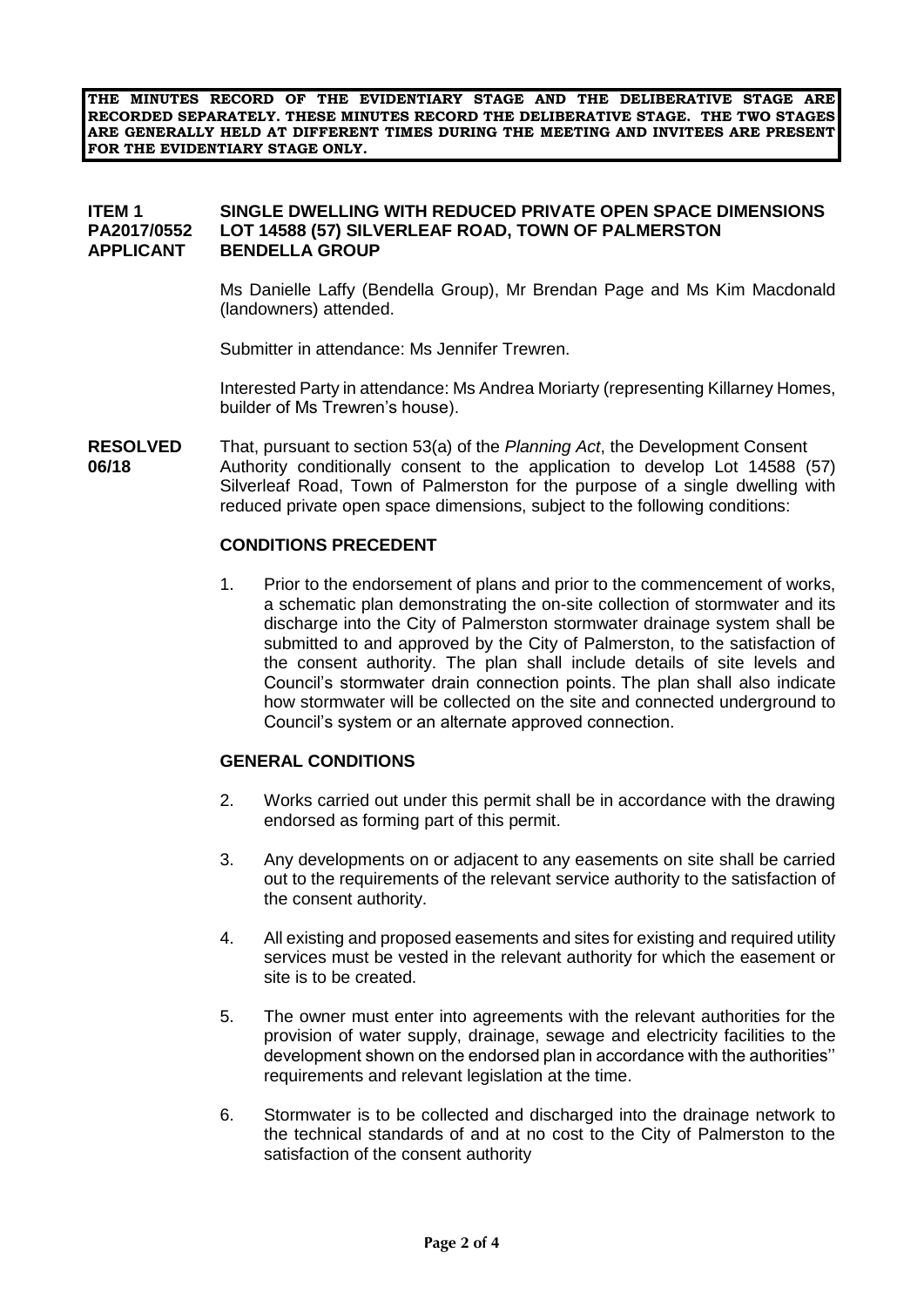- 7. Before the occupation of the development starts the landscaping works shown on the endorsed plans must be carried out and completed to the satisfaction of the consent authority.
- 8. The landscaping is to be maintained to the satisfaction of the consent authority, including that any dead, diseased or damaged plants are to be replaced.
- 9. The kerb crossover and driveways to the site approved by this permit are to meet the technical standards of City of Palmerston, to the satisfaction of the consent authority.
- 10. No fence, hedge, tree or other obstruction exceeding a height of 0.6m is to be planted or erected so that it would obscure sight lines at the junction of the driveway and the public street.
- 11. Storage for waste disposal bins is to be provided to the requirements of City of Palmerston to the satisfaction of the consent authority.
- 12. Soil erosion control measures must be employed throughout the construction stage of the development to the satisfaction of the consent authority

### **NOTES:**

- 1. The Power and Water Corporation advises that the Water and Sewer Services **Development** Section [\(landdevelopmentnorth@powerwater.com.au\)](mailto:landdevelopmentnorth@powerwater.com.au) and Power Network Engineering Section [\(powerconnections@powerwater.com.au\)](mailto:powerconnections@powerwater.com.au) should be contacted via email a minimum of 1 month prior to construction works commencing in order to determine the Corporation's servicing requirements, and the need for upgrading of on-site and/or surrounding infrastructure.
- 2. The Northern Territory Environment and Protection Authority has advised that the proponent must comply with their General Environment Duty provided by section 12 of the *Waste Management and Pollution Control Act*.

### **REASONS FOR THE DECISION**

1. Pursuant to section 51(a) of the *Planning Act,* the consent authority must take into consideration the planning scheme that applies to the land to which the application relates.

The primary purpose of MD is to provide for a range of housing options to a maximum of two storeys above ground level. The proposed single dwelling is consistent with the purpose of Zone MD (Multiple Dwelling Residential) as it will provide housing choice by contributing to the variety of housing being offered to the future residents of Zuccoli.

2. Pursuant to clause 2.5 (Exercise of Discretion by the consent authority) of the NT Planning Scheme, the consent authority may consent to the development of land that does not meet the standard set out in Parts 4 or 5, if it satisfied that special circumstances justify the giving of consent.

The proposal is seeking a variation to the standards outlined by clause 7.5 (Private Open Space) in Part 4 of the Scheme (discussed below). The proposed development is generally compliant with the Scheme. A